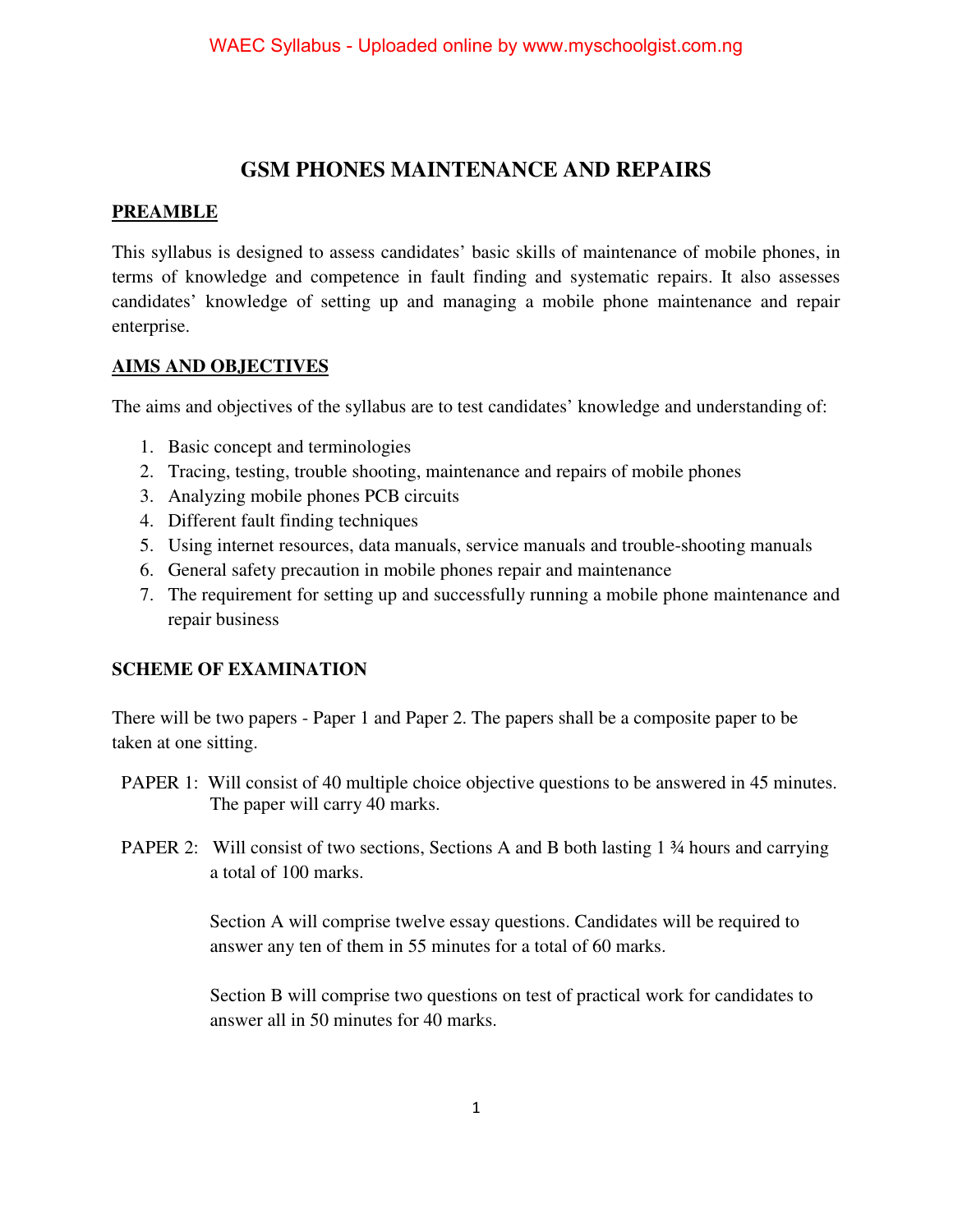# **DETAILED SYLLABUS**

| <b>CONTENT</b>                                                      | <b>NOTES</b>                                                                                                                                                                                                                  |  |  |
|---------------------------------------------------------------------|-------------------------------------------------------------------------------------------------------------------------------------------------------------------------------------------------------------------------------|--|--|
| A. INTRODUCTION TO MOBILE<br>PHONES AND SERVICE<br><b>PROVIDERS</b> |                                                                                                                                                                                                                               |  |  |
| 1. Mobile phones acronyms and<br>terminologies                      | Definition<br>mobile<br>of<br>phones<br>and<br>its<br>terminologies<br>Terminologies should include GSM, CDMA,<br>mobile phones/cell phones/user equipment,<br>MMS, SMS, call barring, call forwarding,<br>BSI, DCT, FPS etc. |  |  |
| Mobile phone bands and their uses<br>2.                             | Band—single, double, tri and quad bands and<br>their uses.                                                                                                                                                                    |  |  |
| Types of mobile phones<br>3.                                        | Mobiles phone types—straight, flip, slides<br>etc. and their special maintenance needs.                                                                                                                                       |  |  |
| 4. Phone accessories and their functions                            | All phone accessories including;<br>headsets/hands free, earpiece, external<br>Bluetooth, batteries, chargers, cables etc. and<br>their functions.                                                                            |  |  |
| Types of menus and sub-menus<br>5.                                  | Menus and sub-menus including; phone book,<br>message, call, settings, applications etc. and<br>their functions                                                                                                               |  |  |
| Service providers and their codes<br>6.                             | Major voice service providers and their<br>service codes.                                                                                                                                                                     |  |  |
| <b>B. BASIC COMPUTER AND</b>                                        |                                                                                                                                                                                                                               |  |  |
| <b>INTERNET CONCEPTS.</b>                                           |                                                                                                                                                                                                                               |  |  |
| Introduction to computer<br>1.                                      | Definition, identification and functions of<br>various computer hardware (monitor, CPU,<br>keyboard etc.) and software (operating and                                                                                         |  |  |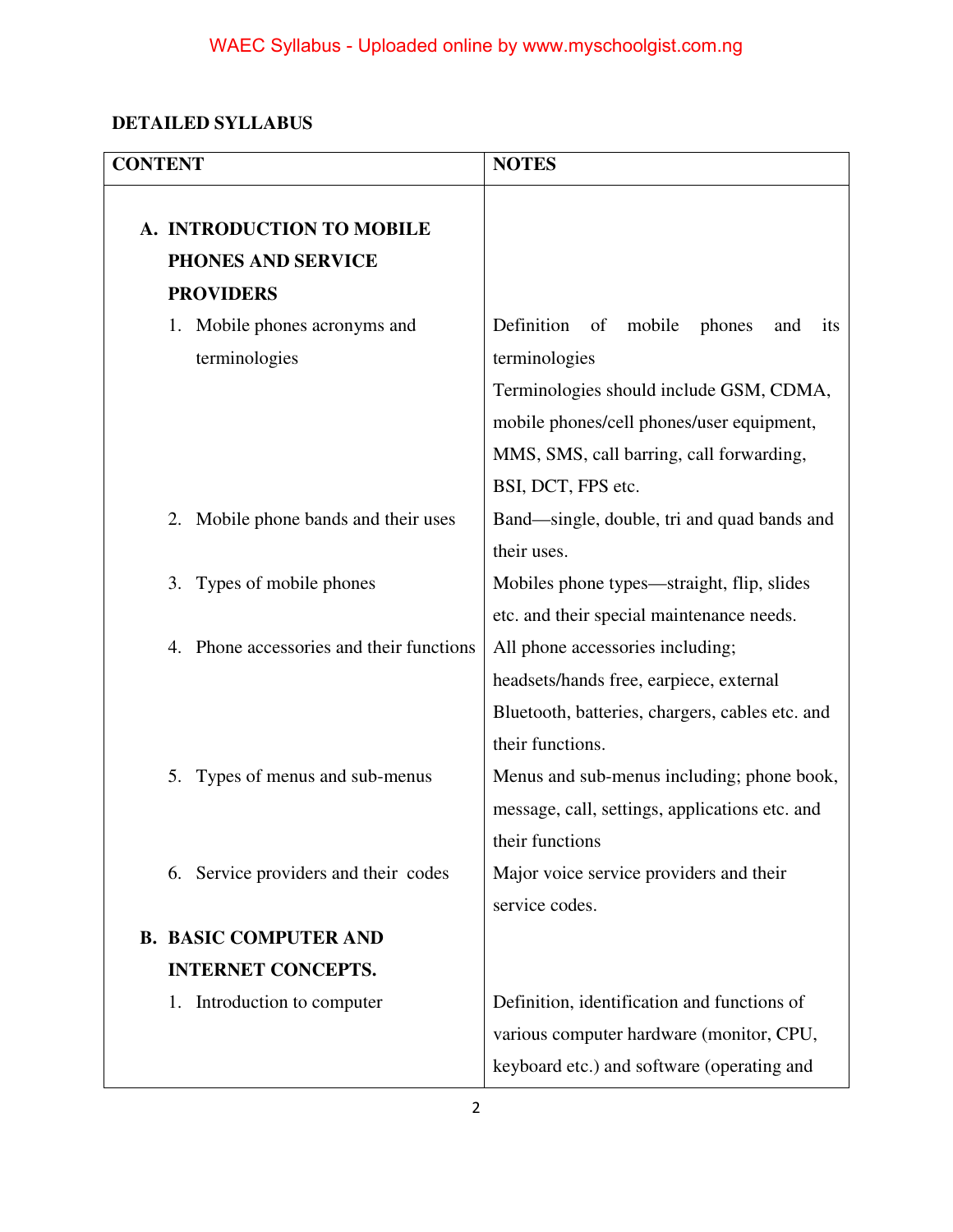|                                      | application) components.                        |  |
|--------------------------------------|-------------------------------------------------|--|
| Introduction to internet<br>2.       | Web access platform Including;                  |  |
|                                      | WAP/GPRS/EDGE/Wi-Fi/3G etc.                     |  |
|                                      |                                                 |  |
| Browsing the web<br>3.               | Browsing activities like downloading,           |  |
|                                      | uploading etc.                                  |  |
|                                      |                                                 |  |
| <b>C. ESSENTIAL COMPONENTS OF</b>    |                                                 |  |
| <b>MOBILE PHONES AND THEIR</b>       |                                                 |  |
| <b>FUNCTIONS</b>                     |                                                 |  |
| 1. Structure of mobile phones        | Basic block diagram (power unit, memory         |  |
|                                      | unit and radio unit) and functions of each      |  |
|                                      | block.                                          |  |
| Hardware components<br>2.            | Identification, description and functions of    |  |
|                                      | various hardware components including CPU,      |  |
|                                      | SIM socket, earpiece, keypad, buzzer,           |  |
|                                      | vibrator etc.                                   |  |
| Software components<br>3.            | Various software components both operating      |  |
|                                      | and application software.                       |  |
|                                      |                                                 |  |
| <b>D. MAINTENANCE AND REPAIR OF</b>  |                                                 |  |
| <b>MOBILE PHONES</b>                 |                                                 |  |
| Electronic components in mobile<br>1 | Resistors, capacitors, diodes, transistors, IC, |  |
| phones                               | e.t.c.                                          |  |
| Preventive maintenance<br>2          | Definitions, functions, reason, advantages and  |  |
| Corrective maintenance<br>3          | procedures (cleaning, soldering, de-soldering,  |  |
|                                      | re-balling etc.) of preventive and corrective   |  |
|                                      | maintenance                                     |  |
| Common tools and equipment for<br>4  | Identify common tools and equipment for         |  |
| hardware and software repairs.       | hardware repairs such as; star, Allen key,      |  |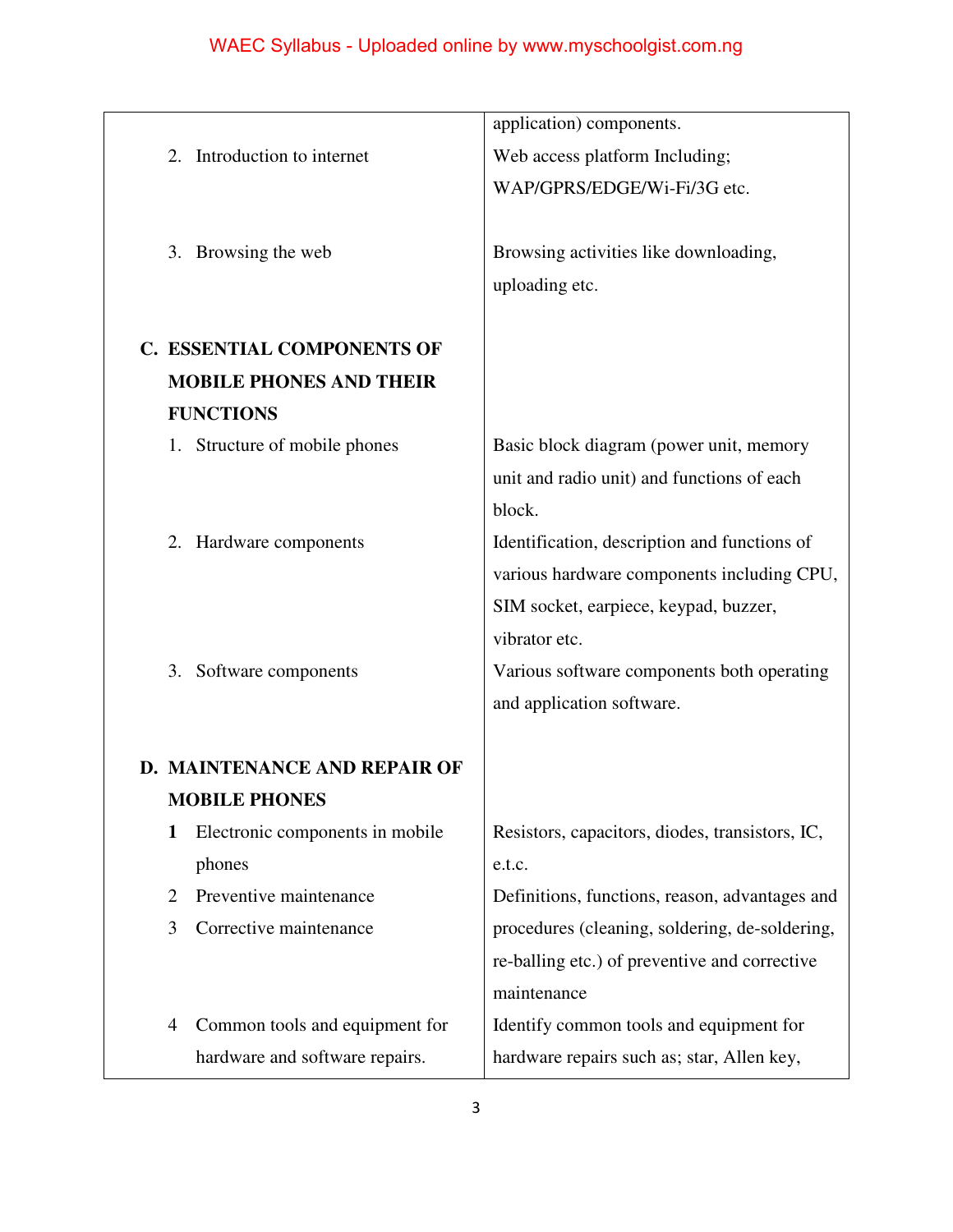|                                      | lead, precision set, multi-meter, oscilloscope,  |
|--------------------------------------|--------------------------------------------------|
|                                      | computer set soldering iron and sucker etc.      |
|                                      | and their uses.                                  |
|                                      | Identify common software tools for repair        |
|                                      | such as; unlocking software, flashing software   |
|                                      | firmware installation etc.                       |
| 5<br>Safety in mobile phone workshop | List safety rules and regulations. Safe use of   |
|                                      | maintenance tools. Basic safety facilities in    |
|                                      | the mobile phone workshop (first aid box, fire   |
|                                      | extinguishers etc.)                              |
| 6<br>Common hardware problems        | Identification of hardware problems such as      |
|                                      | damaged screen, charging ports, mouthpiece,      |
|                                      | earpiece, keyboard etc.                          |
| Common software problems<br>7        | Identification of software problems such as;     |
|                                      | 'contact service provider', 'phone lock code',   |
|                                      | 'invalid SIM', 'SIM card rejected' etc.          |
|                                      |                                                  |
| E. TROUBLE-SHOOTING                  |                                                  |
| Basic trouble-shooting<br>1.         | Dissembling and assembling, testing and          |
|                                      | trouble shooting of component such as            |
|                                      | displays, speakers, vibrators, ringers, charging |
|                                      | ports, charging jacks, batteries, keypads,       |
|                                      | panels etc.                                      |
|                                      | Trouble shooting/fault finding using relevant    |
|                                      | mobile phone menus.                              |
|                                      | Identification of mobile phone ICs and           |
|                                      | electronic components.                           |
|                                      | Reading of PCB circuit layout and schematic      |
|                                      | diagrams.                                        |
|                                      |                                                  |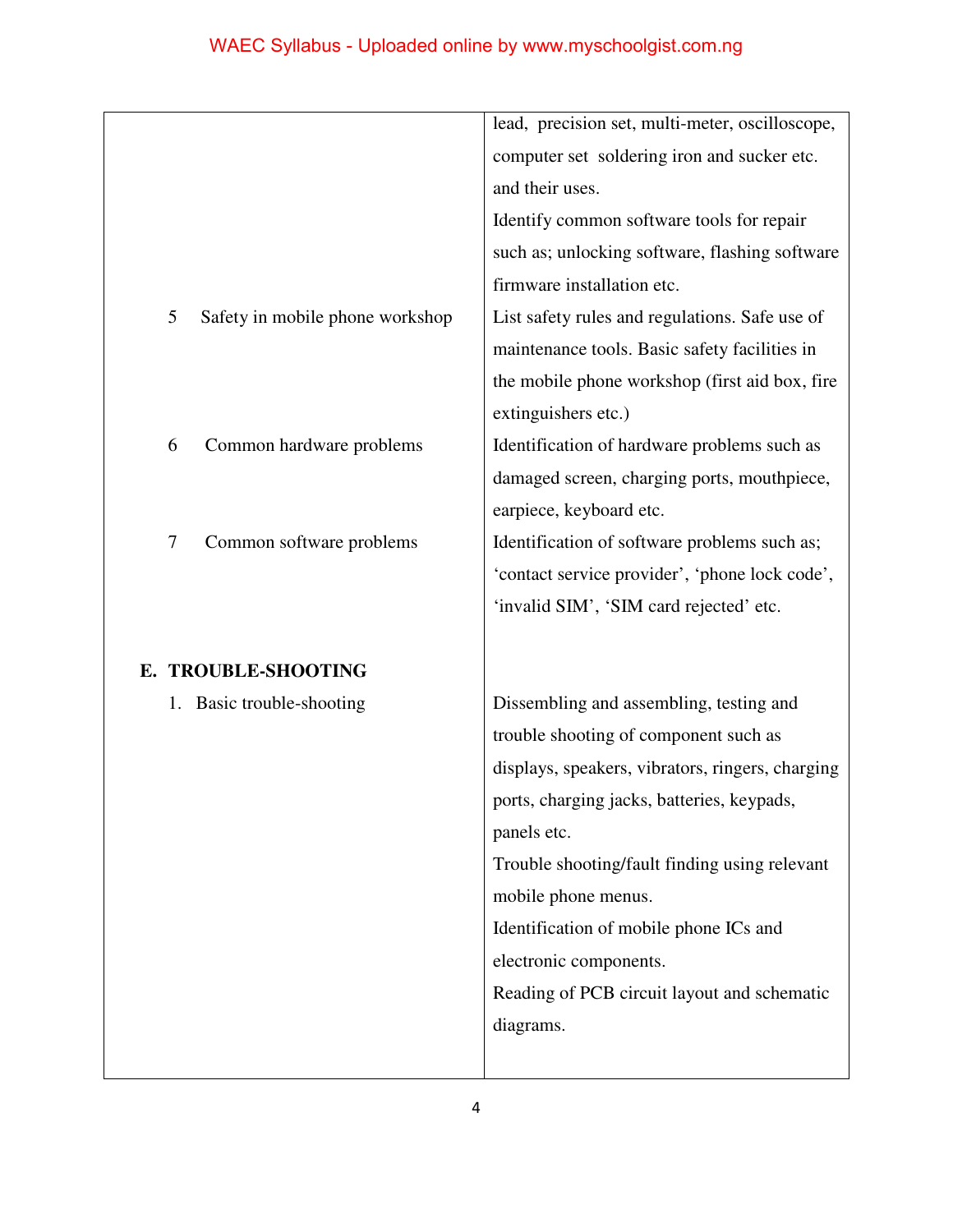| Tracing and fault finding in<br>2.        | Identification of faulty components (using      |  |
|-------------------------------------------|-------------------------------------------------|--|
| hardware                                  | visuals, continuity test, open circuit, short   |  |
|                                           | circuit etc.)                                   |  |
|                                           | Test voltages on PCB (voltage levels at         |  |
|                                           | various points and voltage specification of IC  |  |
|                                           | pins)                                           |  |
|                                           | Trouble-shooting techniques—metering            |  |
|                                           | methods, signal tracing/injection, component    |  |
|                                           | testing, visual inspections etc.                |  |
|                                           | <b>Trouble shooting Surface Mount Devices</b>   |  |
|                                           | (SMD)/ Ball Grid Array (BGA) etc.               |  |
|                                           |                                                 |  |
| Fault finding in software<br>3.           | Use of software codes for faults finding. Fault |  |
|                                           | find related to software (SIM locked, SIM       |  |
|                                           | rejected, hanging problem, restart problem      |  |
|                                           | $etc.$ )                                        |  |
|                                           | Flashing of mobile phones—flashing devices,     |  |
|                                           | flashing software and their uses                |  |
|                                           | Phone lock/security unlocking/resetting         |  |
|                                           | counters                                        |  |
|                                           |                                                 |  |
| F. SETTING UP AND MANAGING                |                                                 |  |
| <b>MOBILE PHONE WORKSHOP</b>              |                                                 |  |
| Setting up a mobile phone work shop<br>1. | Capital, personnel and factors that             |  |
|                                           | determining choice of location                  |  |
| Facilities/equipment for mobile<br>2.     | Identify appropriate facilities/equipment for a |  |
| phone workshop.                           | mobile phone workshop.                          |  |
| Managing a mobile phone business<br>3.    | Risk analyses, costing, return on investment    |  |
|                                           | etc.                                            |  |
|                                           |                                                 |  |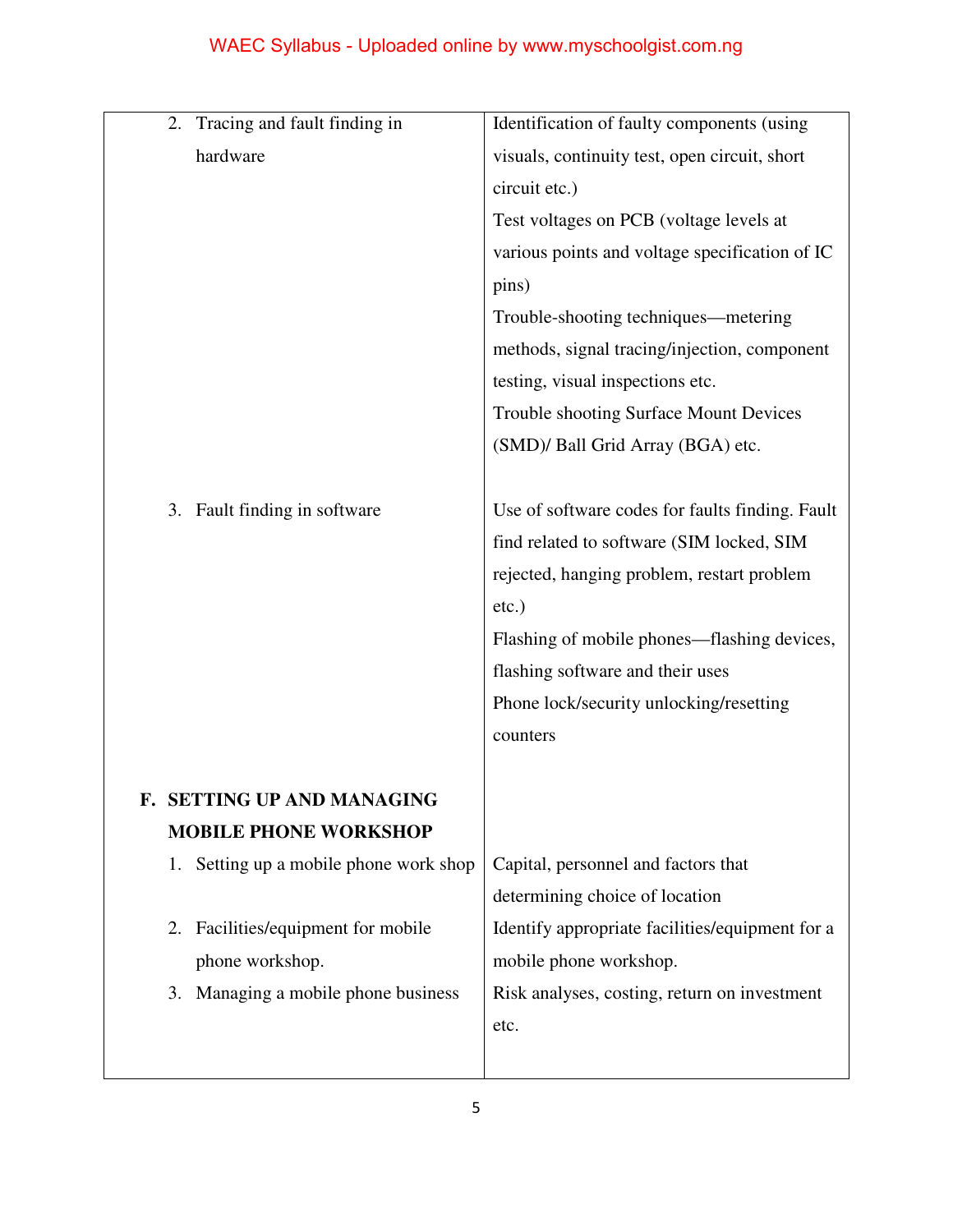### **SUPERVISED APPRENTICESHIP (INDUSTRIAL TRAINING)**

Candidates are required to spend a minimum cumulative total of eight weeks of apprenticeship in an accredited repair and maintenance centre.

### **LIST OF MINIMUM ITEMS OF EQUIPMENT FOR A CLASS OF FIFTY CANDIDATES**

| <b>ITEM</b>    | <b>EQUIPMENT</b>                            | <b>QUANTITY</b> | <b>QUANTITY</b> |
|----------------|---------------------------------------------|-----------------|-----------------|
| NO             |                                             | <b>REQUIRED</b> | <b>SEEN</b>     |
| $\mathbf{1}$   | Scrap<br>mobile phone/Mobile phone<br>parts | 10              |                 |
| $\mathbf{2}$   | Mobile phone manuals                        | 10              |                 |
| 3              | Mobile phone                                | 50              |                 |
| $\overline{4}$ | Chat of service codes                       | $\mathbf{1}$    |                 |
| $\mathfrak{S}$ | Phones accessories (various types)          | 25              |                 |
| 6              | Data cable (various types)                  | 25              |                 |
| $\tau$         | Oscilloscope                                | $\overline{2}$  |                 |
| 8              | Multi-meter(Analog/digital)                 | 10              |                 |
| 9.             | <b>Brush</b>                                | 25              |                 |
| 10             | Soldering iron                              | 10              |                 |
| 11.            | Safety chart                                | $\mathbf{1}$    |                 |
| 12.            | Hammer                                      | 25              |                 |